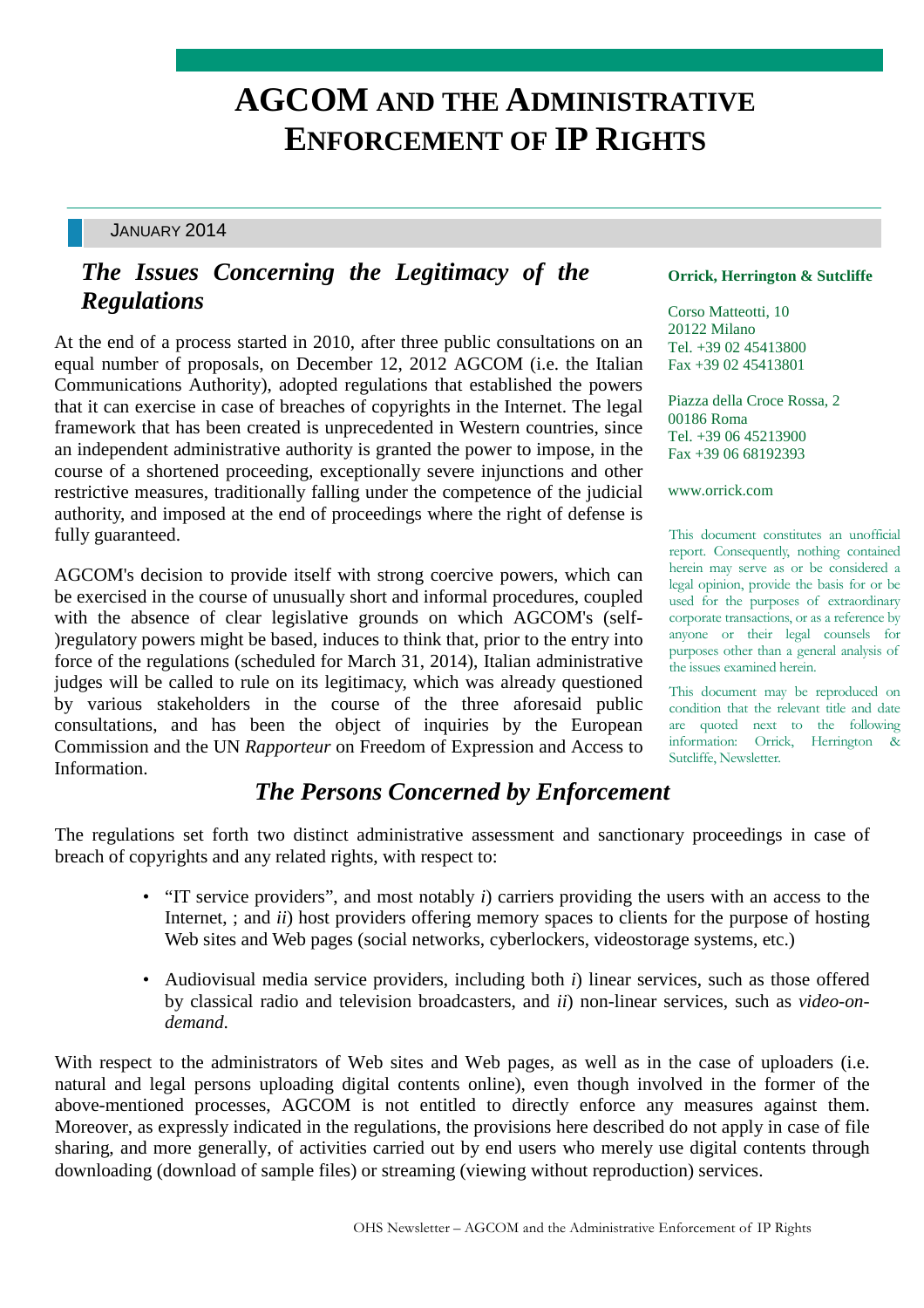### *Proceedings in Case of Breaches on the Internet*

The procedure starts with the submission of a claim to AGCOM by the owner of the allegedly breached a copyright or any other related rights in connection with Web pages or sites containing a) protected works or cultural products published without his or her consent; or b) connections, through links, torrents, etc., to spaces on the Internet where the protected works or products are available (Art. 6).

Unless the claim is declared inadmissible (due to the absence of formal requirements,) or it is not possible to commence a proceeding (due to the existence of a proceeding previously established before the jurisdictional authority), or the claim is evidently groundless as to the merits, within 7 days the Media Service Department of AGCOM will start an investigative procedure, and notify the service provider (whenever possible), the uploader, and the Web site or Web page administrator.

In the event that the aforesaid persons spontaneously comply with the claimant's request, the Department will terminate the proceeding. This will be the case also if the claimant starts a proceeding before the judiciary. Otherwise the Department will conduct an investigative procedure, which sets forth a five-day period for any defensive statements. At the end of the investigation the Department will submit the issue to the Authority, requesting either that the procedure be terminated or sanctions imposed (Art. 7).

Should the Authority deem that there is a breach of copyrights or related rights on Web sites hosted by servers located in Italy, it will order that the host provider selectively remove the digital contents concerned, or (in case of massive violations), that access to the Web site be disabled. In case of breaches contained in Web sites hosted by servers located abroad, AGCOM may order that the telephone carriers prevent access to said Web sites by their users (Art. 8).

The recipient of the aforesaid orders must comply within 3 days of the relevant notice. Otherwise AGCOM will impose an administrative pecuniary sanction in an amount ranging between 10,000 and 250,000 Euro. Moreover, pursuant to Art. 182*ter* l. of Law 633/1941, it will inform the Criminal Police of the offense, in order to enable them to evaluate the possibility of criminally prosecuting the persons concerned in connection with the breach of copyright or any related rights. In case of further or particularly serious breaches, AGCOM can order that the activity concerned be suspended, or revoke any licenses or authorizations. Failure to comply with the orders imposed by AGCOM results in the host provider no longer being exempted from tort liability pursuant to Art. 16 of Legislative Decree 70/2003, which implemented in Italy the rules about "safe harbors" seth forth by the e-commerce directive 31/2000/CE.

The aforesaid proceedings can last a maximum period of 35 days as from the date of receipt of the relevant claim by AGCOM. In case of massive breaches, or of serious breaches of economic exploitation rights in connection with copyrighted works, the Department can determine to establish a shortened proceedings. The maximum term allowed for the entire procedure is limited to 12 days, while the period set forth for compliance with the sanctionary measures adopted is reduced to 2 days only (Art. 9).

### *Proceedings in case of Breaches on Television and in Other On-Demand Services*

Also this procedure can be started only upon request of a private party, whenever the owner of a copyright or any related rights on an audiovisual work (the so-called "program") deems that its linear broadcasting (i.e. on the radio or television) or its inclusion in an on-demand catalog has not been authorized by the same, or in any case is in contrast with the limitations agreed under a broadcasting license agreement (Art. 12).